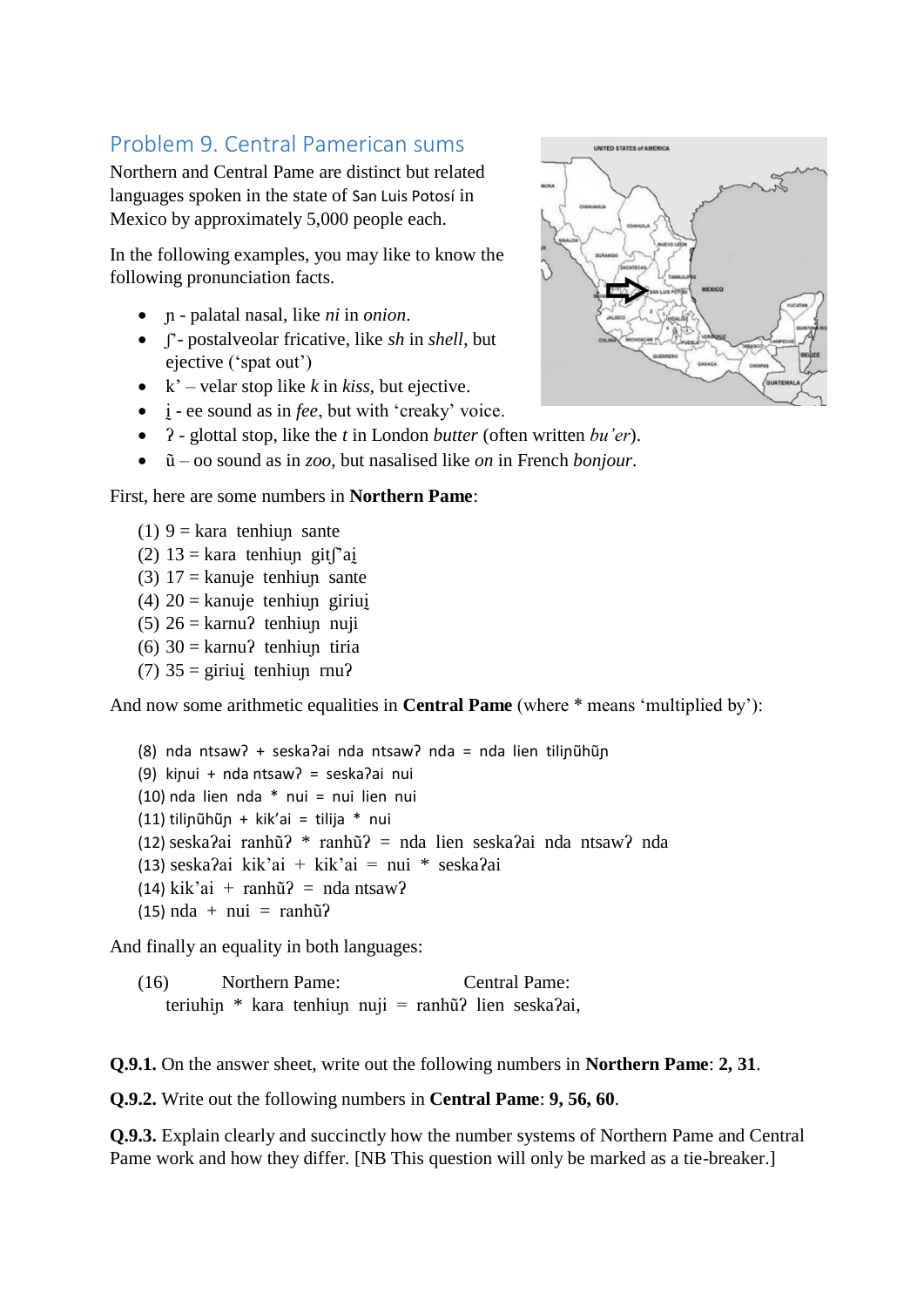### Answer sheet

| 9.1. Northern Pame |
|--------------------|
| 2:                 |
| 31:                |
| 9.2. Central Pame  |
| 9:                 |
| 56:                |
| 60:                |

**Q.9.3.** Explanation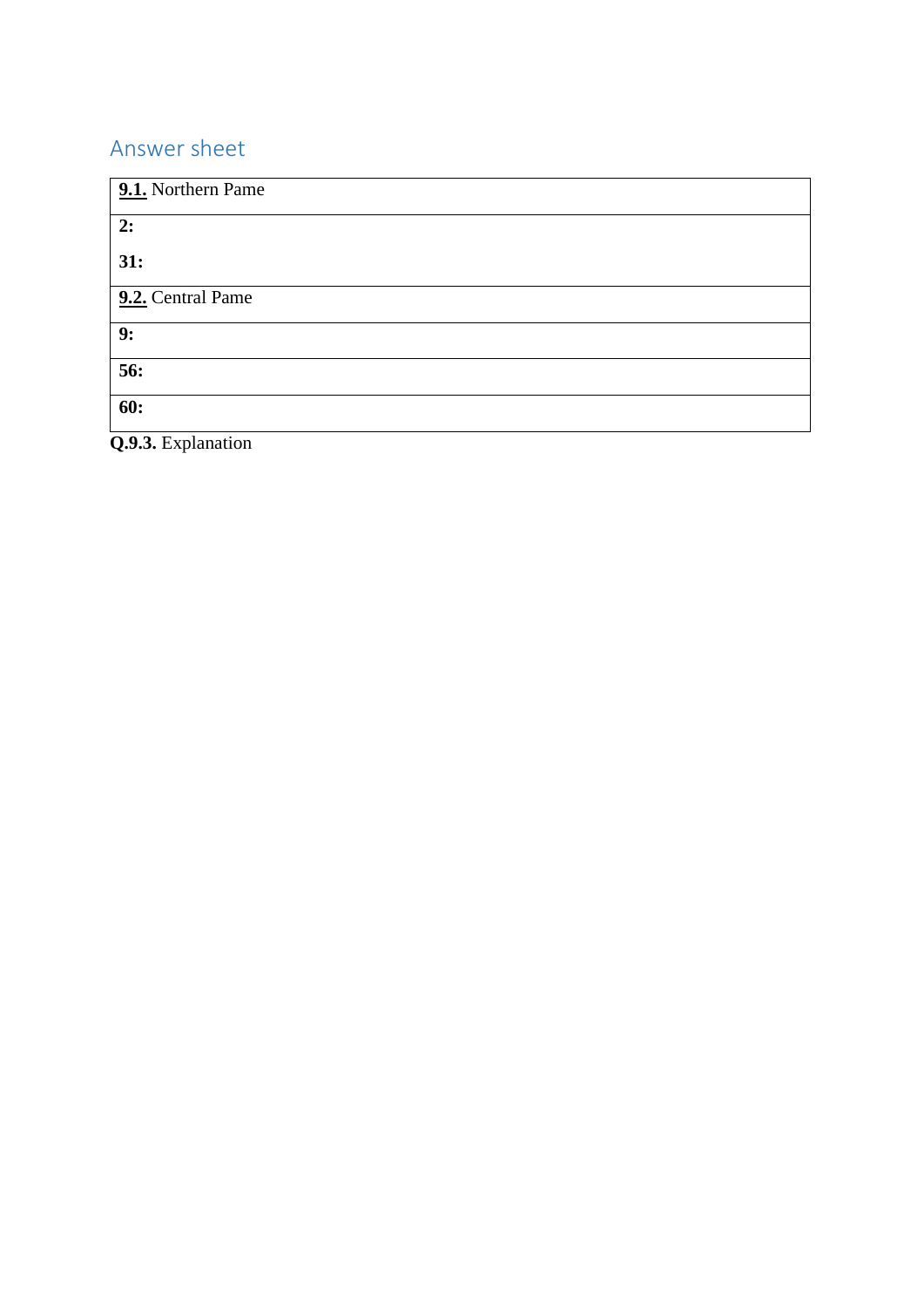### Solution and marking.

Scoring: max 18

- Q.9.1,2. 1 for each correct Pame word (max 13)
	- o Ignore spelling errors (one letter wrong per word)
	- o Require correct position, but only relative to preceding correct words.
		- e.g. for 56 = lien nui seskaʔai tilija, accept all words except *nui*
		- for 56 = lien nda ntsawʔ nda, accept *lien*
- Q.9.3. **DON'T MARK THIS QUESTION!**

# **9.1.** Northern Pame **2:** nuji **31:** karnuʔ tenhiuɲ teriuhiɲ **9.2.** Central Pame **9:** nda ntsawʔ nda **56:** nui lien seskaʔai tilija **60:** ranhũʔ lien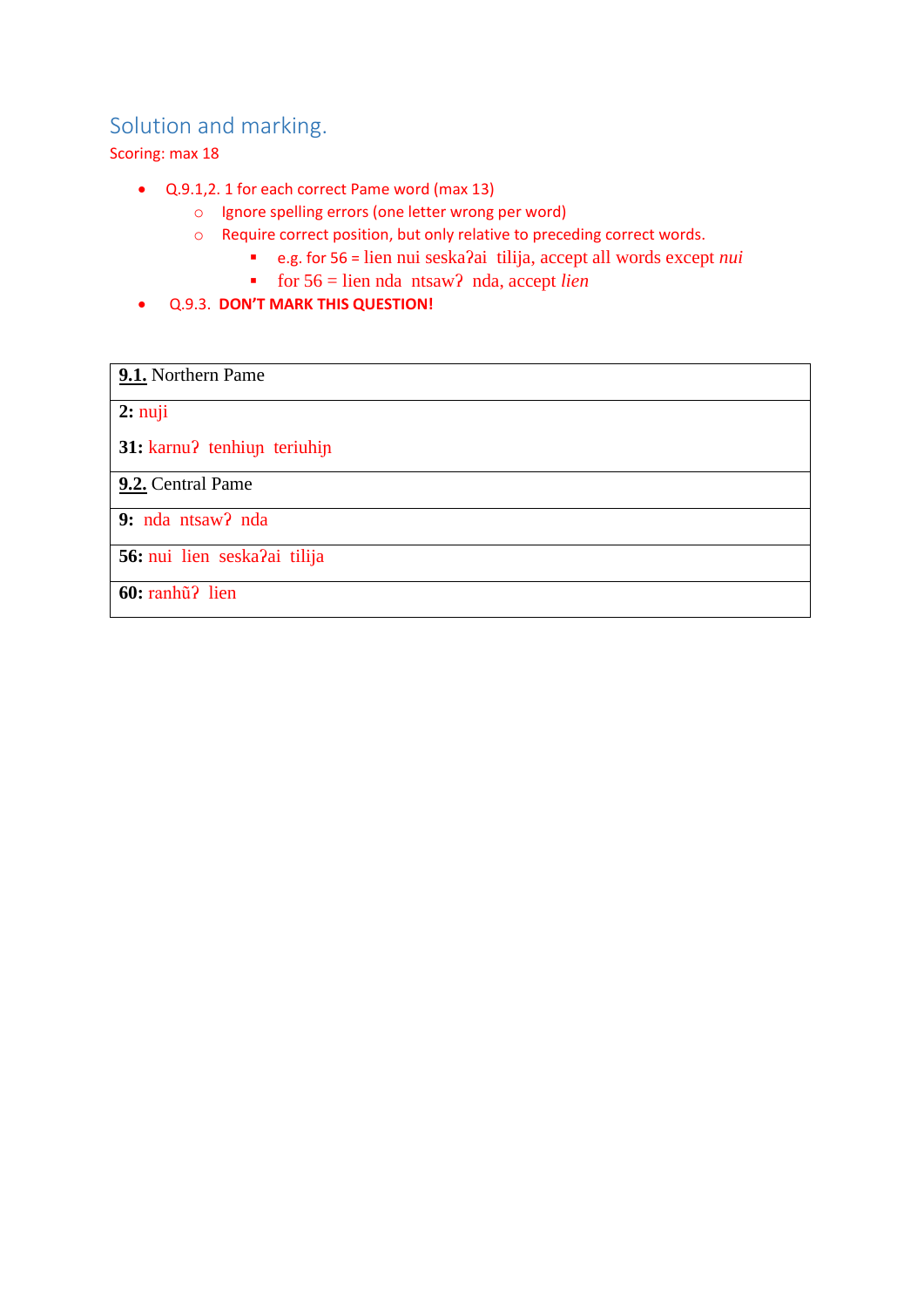### **Commentary**

### **Northern Pame:**

- **base:** tenhiup = 8;
- **order:** multiplier\_base\_addend, i.e. the numbers have the following form:  $\alpha$  **tenhiup**  $\beta = 8^* \alpha + \beta$ , where  $1 \leq \alpha, \beta \leq 7$ ;
- numbers between 1 and 3 have two different names which are used as multipliers and addends, respectively.

|   |       |        |         |        | ັ       |       |          |
|---|-------|--------|---------|--------|---------|-------|----------|
| α | kara  | kanuje | karnu?  | giriui |         |       |          |
|   | sante | nuji   | $rnu$ ? | giriui | gitf'ai | tiria | teriuhin |